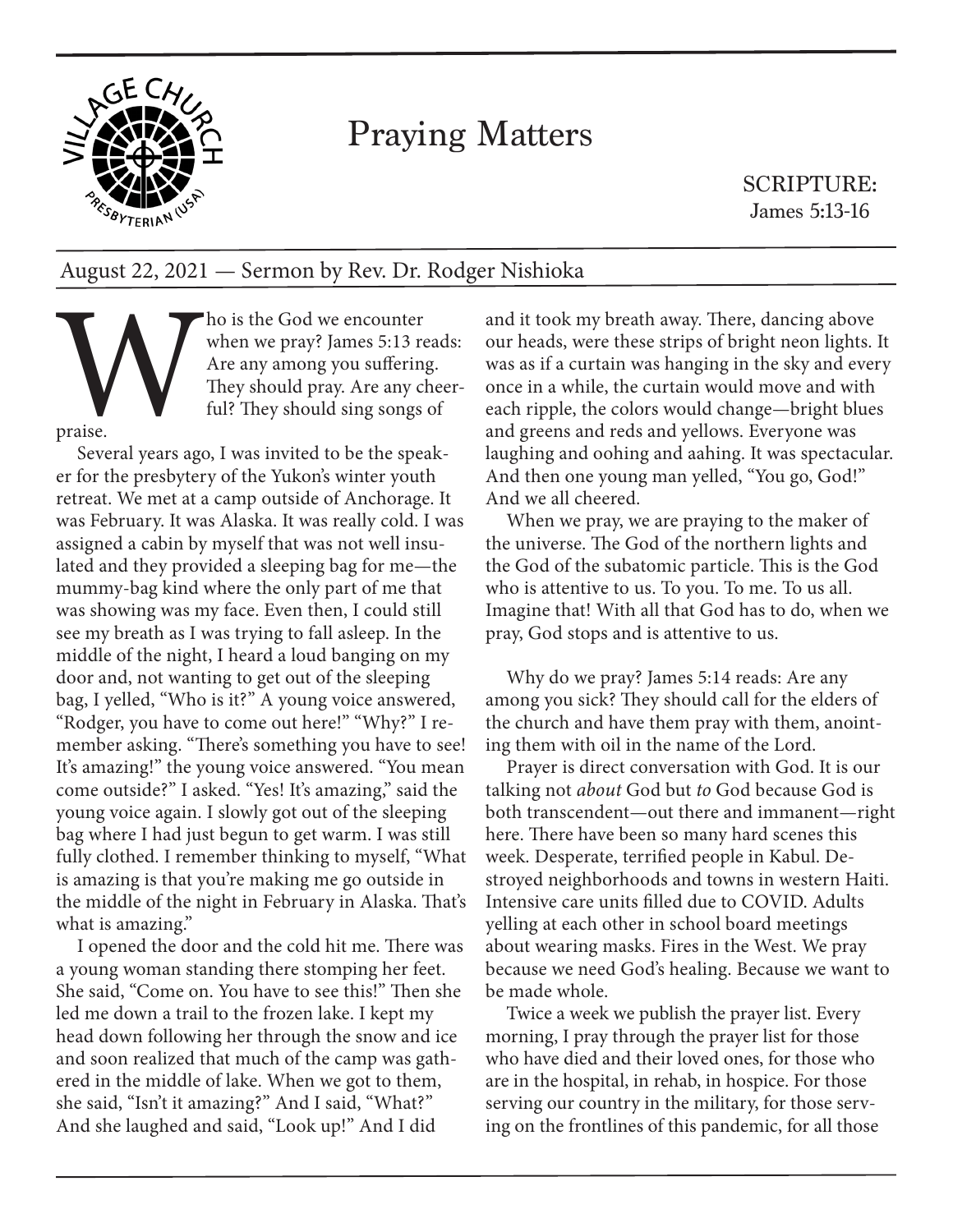who have asked for prayer for any reason. I know a number of people do the same thing every day. My constant prayer: God's healing and wholeness for us all—for the creation. James says, "Are any among you sick? They should call for the elders of the church and have them pray over them, anointing them with oil in the name of the Lord." All of us need healing and wholeness. All of us need anointing.

What happens when we pray? James 5:15 reads: The prayer of faith will save the sick, and the Lord will raise them up; and anyone who has committed sins will be forgiven.

James says, "The prayer of faith will save the sick, and the Lord will raise them up; and anyone who has committed sins will be forgiven." That's an amazing thing. It's why we pray a prayer of confession every Sunday. When we pray, God attends to us. And listen to this: When we ask for God's forgiveness, God forgives but not only forgives, God forgets! In Jeremiah 31, God says, "and I will forgive their sins and remember their sin no more." As human beings, we do our best to forgive but we cannot really forget. God does that. Once we pray asking for God's forgiveness, God forgives and forgets. Whatever guilt you may carry, whatever shame you have with you, when you die and come face to face with God and you mention that sin, God will look at you and say, "I have no memory of that." Every time we pray our confession together, every time you pray individually, God forgives and God forgets. That's the power of prayer.

The Lord's prayer. We pray this prayer because Jesus taught it to his disciples. This appears in two of the four gospels. In Matthew 6 and in Luke 11, Jesus gives us this prayer and tells us to pray this. That's why we do it. This is not new to many of you but here are two things that I find remarkable every time we pray this.

The first is Jesus telling us to name God as our father. Jesus uses the term relationally and it's real for us because it was real for him. Jesus uses it here as an endearment. To our ears, the term "father" sounds rather formal. For Jesus, it is not. It is akin to our saying, "Papa" or "Dad" or "Daddy." And we

address God in this way because we are all God's children. Isn't that powerful?

Second, we Presbyterians pray the word "debts." Other traditions use "trespasses" and "sins." To an extent, they are interchangeable but for us, we prefer "debts" because it's the best translation of Matthew 6. It means something is owed. "Trespasses" actually appears later in the passage and "sins" appears in Luke's version. For us, it's not just that we have sinned, it's not just that we have done something we should not, it's that our sin causes us to be indebted to God, which is why God's grace is such a gift.

When I pray the Lord's prayer, I always have my hands open to show I am open to the Holy Spirit. So, friends, I invite you to pray:

Our Father, who art in heaven, hallowed be thy name.

Thy kingdom come, thy will be done, on earth as it is in heaven.

Give us this day our daily bread; and forgive us our debts, as we forgive our debtors;

And lead us not into temptation, but deliver us from evil.

For thine is the kingdom and the power and the glory forever. Amen.

What happens to us when we pray? James 5:16 reads: Therefore confess your sins to one another, and pray for one another, so that you may be healed. The prayer of the righteous is powerful and effective.

James closes his instruction to us about praying matters by saying, "Therefore confess your sins to one another, and pray for one another, so that you may be healed. The prayer of the righteous is powerful and effective." Did you hear that? When we pray for others, we are healed. And our prayers, the prayers of the righteous, are powerful and effective.

American mystic and trappiest monk, Thomas Merton, when asked if he thought that his prayers changed God, answered, "When I pray, I do not pray to change God. I pray that I might be changed." We pray not to change God in some way but that we would be changed. That we would align ourselves more with God.

In his remarkable book, "How God Changes